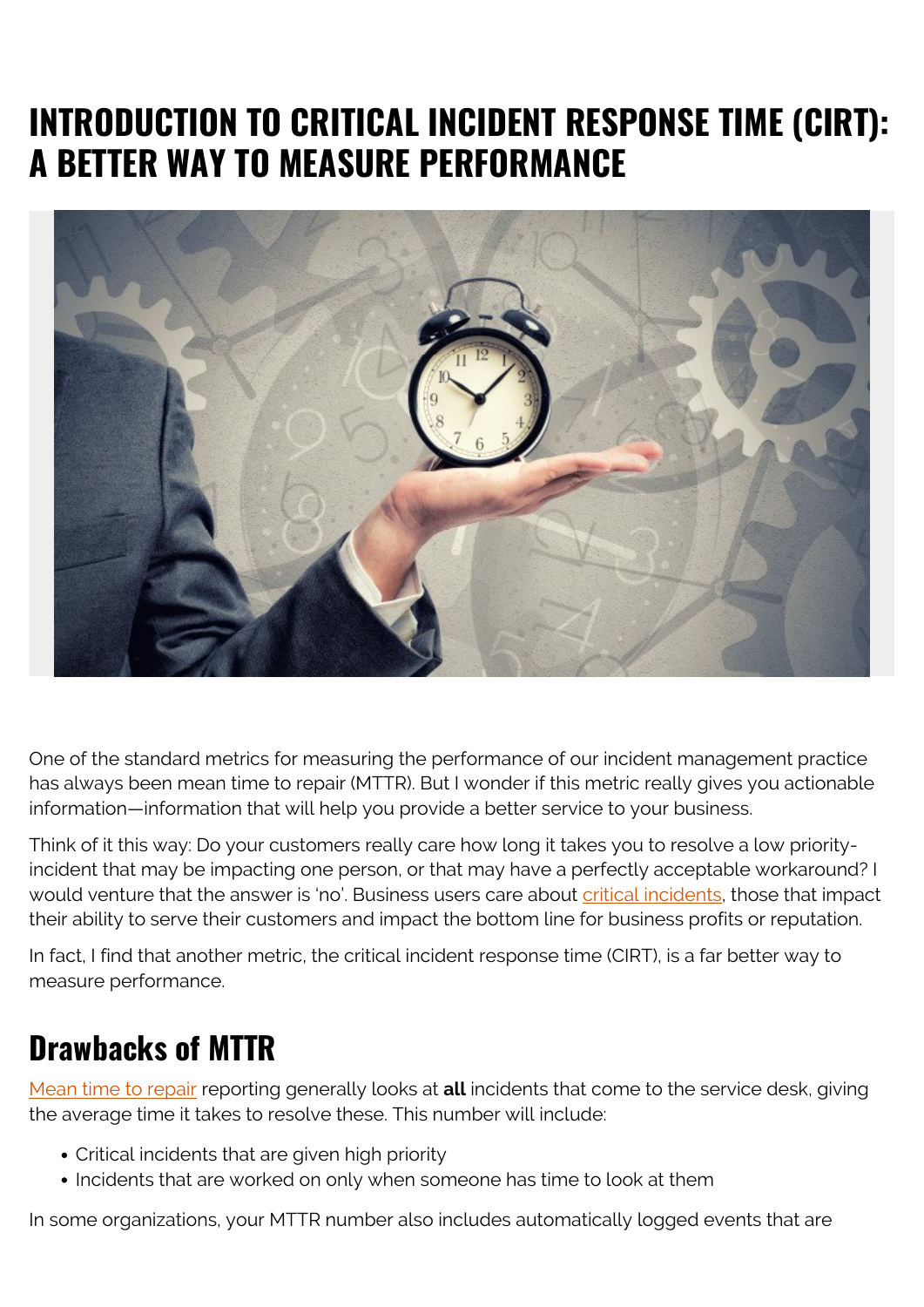resolved in seconds.

Another point to remember: MTTR only looks at the incidents that have been resolved; it gives no recognition to long standing incidents that are languishing in your queue. These long-standing incidents artificially skew metrics upon resolution.

In my opinion, all this extra noise makes MTTR virtually meaningless. It makes little sense to provide this metric to the business, as its neither actionable nor relevant. If you provide to the business an MTTR measurement that includes non-concerning (to them) incidents, you're giving an inaccurate impression of your incident practice performance.

## **What is CIRT?**

Critical incident response time (CIRT) is a far more accurate way to evaluate how well your incident practice is performing because it concentrates on incidents that have **actual impact** on the business.

CIRT is interested in how long it takes for you to respond to business-impacting incidents, rather than how long it takes for you to [resolve them](https://blogs.bmc.com/blogs/mttr-mean-time-to-resolve/). CIRT measurements remove the extraneous noise from your reporting. This can be accomplished by taking a few, relatively easy steps:

- 1. **Removing all low-urgency incidents from your reporting.** These are unlikely to be having a real impact on business performance.
- 2. **Removing any incidents that were auto-resolved.** Incidents, or events, that are resolved without human intervention are unlikely to have caused any noticeable business impact.
- 3. **Removing incidents that are resolved within 2 minutes.** These are very unlikely to have had any noticeable impact on the business.
- 4. **Setting business rules about incidents that sit in the queue for extended time.** Incidents that have been sitting for a long time without resolution are very unlikely to be having significant business impact—if they were, you would be hearing about it!

Applying these rules to the incidents that are included in your CIRT measurements ensures that you:

- Provide accurate and actionable metrics that will measure real operations performance
- Contribute to positive business transformation

### **Measuring for business need, not IT need**

The important measures for business-critical incidents relate to how long it takes to identify, locate, engage, and initiate your response team. The quicker this can be done, the better.

Unfortunately, a recent report from **Fintech Futures indicates that it takes**, on average, over an hour for companies to assemble all the appropriate resources to start work on a critical incident. Only 30% were able to assemble the personnel and resources in less than an hour.

These numbers matter to the business. Ultimately, reducing response times will improve your downtime statistics and improve customer perception of your critical incident processes.

Rather than giving an average time to resolve for these incidents, which varies dramatically due to complex IT environments, it is more important to measure process efficiency by examining how long it takes for your team to initiate response. You have complete control over this response time, and